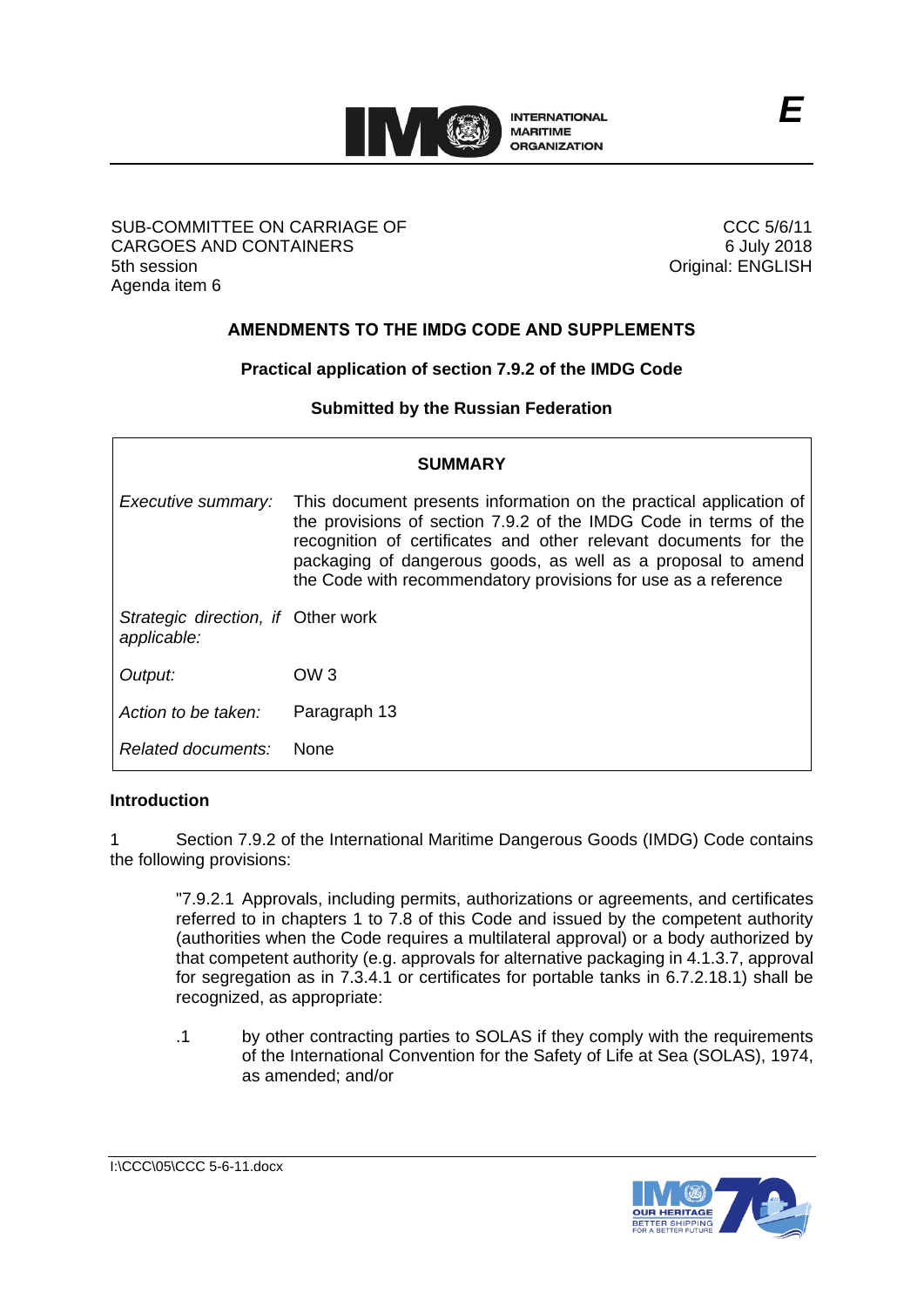.2 by other contracting parties to MARPOL if they comply with the requirements of the International Convention for the Prevention of Pollution from Ships, 1973, as modified by the Protocol of 1978 relating thereto (MARPOL, Annex III), as amended."

2 Thus, the IMDG Code imposes an essential requirement for Member States to recognize all permits, approvals, certificates, etc. (hereinafter collectively referred to as "documents"), including those issued for packagings intended for dangerous goods, if those documents have been issued by the competent authority of another State or a body authorized by that competent authority.

## **Procedures of recognition of documents for packaging of the dangerous goods**

3 While imposing the obligation on States to recognize documents issued in accordance with the IMDG Code, the Code does not specify any requirements for that recognition, its associated procedures or for the requirements for documents and/or the requirements for the competent authority of the State or body authorized by the competent authority.

4 The purpose of taking such an approach is presumably to allow States certain flexibility while implementing the provisions of the IMDG Code and regulating the recognition at the national level, in accordance with applicable national legislation in the field of recognition of documents.

5 It is evident that, depending on the type of documents and the provisions of national legislation, States could recognize all documents issued by the competent authorities (or bodies authorized by them) of another State by default, or impose certain additional requirements or procedures in order to ascertain that all requirements of the IMDG Code have been met. Those additional requirements could include the provision of test results, the technical specifications of a packaging type, production specifications, information on quality assurance scheme of the manufacturer, etc.

6 The major issue associated with the recognition of statutory documents is the liability, including financial liability of a party, e.g. the competent authority, the State of the port of loading, in case of a potential accident with dangerous goods involved resulting from the use of sub-standard packaging. It might be logical to conclude that, by default, the State that recognized the document for packaging issued by the competent authority of another State shall be liable to the full extent.

7 Despite the periodically updated list of competent authorities and organizations authorized by them, as referred to in section 7.9.3 of the IMDG Code and in the *Contact information for the designated national competent authority* (MSC.1/Circ.1517), at present, there is neither an internationally recognized database of certificates nor any unified reliable method to confirm the validity of certificates/documents for the packaging of the dangerous goods provided by the shipper. Thus, the competent authority of the port of the loading State does not have a possibility to check the validity of such documents by recognizing the documents issued by the competent authority/authorized organization of another State for packagings manufactured abroad, pursuant to section 7.9.2 of the IMDG Code. Loading of a dangerous cargo in a sub-standard packaging with fraudulent documents on board may have dramatic consequences.

8 In that connection, the Russian Federation considers that, for the purpose of mutual recognition of documents for the packaging of the dangerous goods issued in compliance with the IMDG Code, the conclusion of bilateral undertakings (in the form of agreements or equivalent legal arrangements) between States could constitute quite an effective and practical